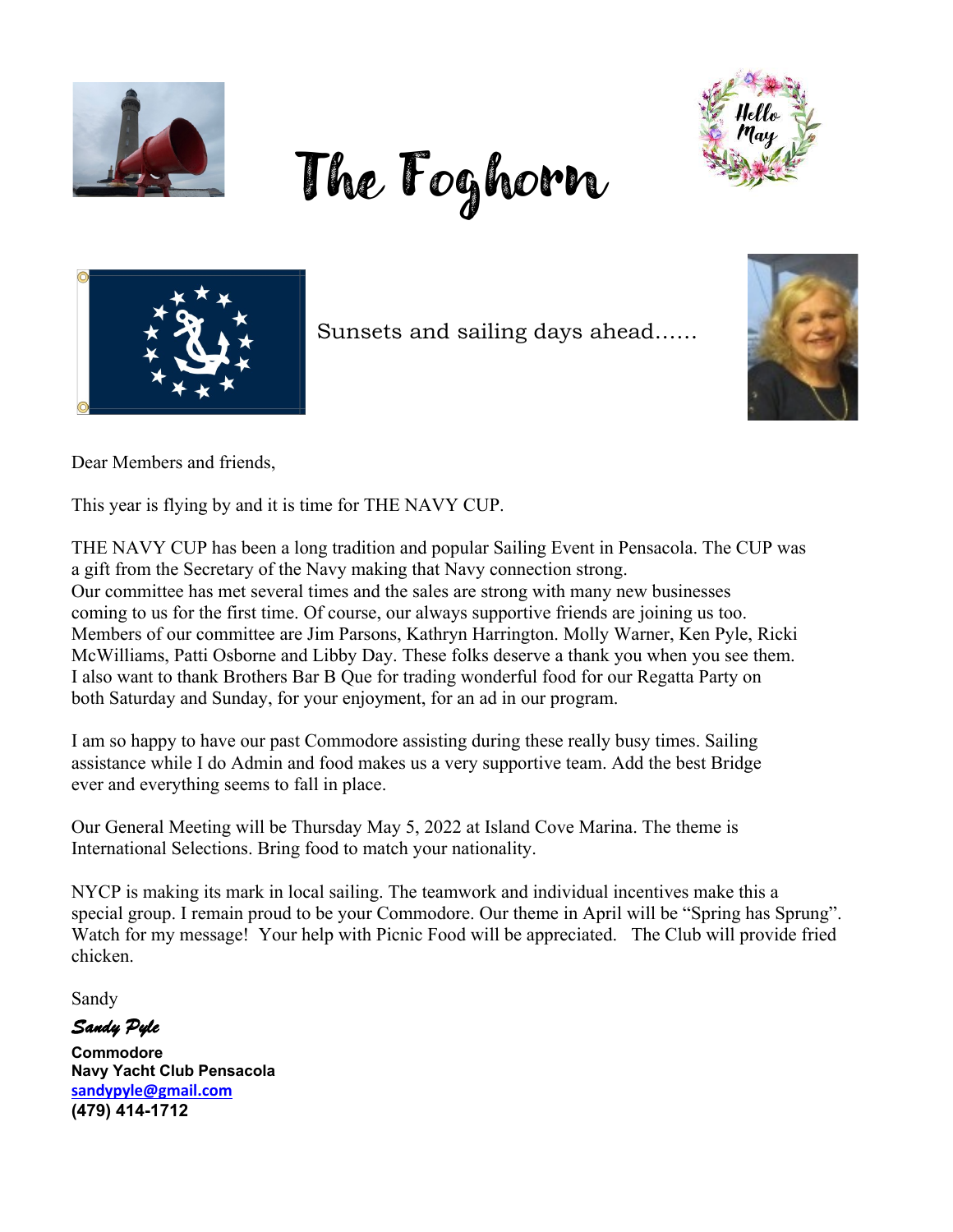



Vice Commodore's Report

April showers (although few) bring beautiful flowers. I love to drive around our community at this time of the year with all the great flower smells. Like the sea air, it can be mesmerizing.

May brings us a new sailing class for those who want to learn how to race. Much like the previous class, the Satori Foundation is offering a racing class for eight participants. There will be four class sessions and six racing sessions on Thursday evenings at PYC. Participants will also gain experience on a Committee boat during one of the races. If you are looking for additional crew members, there should be a few available. Navy acquired two of the eight spots.

Last month, after meeting Kevin Marshall at Grand Lagoon, he donated sails and other Flying Scott parts to help us to potentially have two Flying Scotts to use. Consider putting a Flying Scott team together. They are a fun boat to sail and great comradery is enjoyed. Talk to Ken Pyle or Dick Piatt.

*Mia Ottesen*  **Vice Commodore Fiveottesens@gmail.com (719) 237-7797**





From the Rear Commodore

#### Hello All,

Are you are interested in being trained to help with our regattas and any of our other yachting activities in 2022? Please, let us know, we would love to have you help out. There is always something fun to do!

## *Steve Boomer*

**2022 Rear Commodore**





### Fleet Captain

Well here we are in May. June is going to be our wonderful Navy Cup. We are still looking for teams and people to participate in the regatta. I will have the calendar at the general membership meeting on Thursday. Tom Whitehurst bought an Admiral 40 Catamaran which we delivered from Fort Lauderdale to Pensacola at the end of April. It was a wonderful trip congratulations to Tom on his new boat. This Saturday is the Pensacola Beach Yacht Club's Seabuoy race for those who would like to participate. Entry is on regatta Network.

Fairwinds, see you on the water.

## *Mark Smith*

**2022 Fleet Captain nacra20@cox.net (850) 291-2545**

## **2022 NYCP Racing Calendar –**

- *June 11&12* **– 59th Annual Navy Cup**
- *July 16* **– 42nd Bikini Regatta**
- *Sept 10* **– CC#3 (Bay Champ #10)**
- *Oct 15* **– CC#4 (Bay Champ #11)**

**\* Ladies Sailing Trilogy Race Series – 2022 - Plus Additional Ladies Racing / Boating Events June 4 – Fleur de Lis – SYC, NOYC, LPWSA July 16th - Bikini Regatta – Navy Yacht Club July 23rd – 24th – Race for the Roses / GYA Women's PHRF Championship –Pensacola Beach Yacht Club Aug 6th – Fast Women – Point Yacht Club Aug 13-14 – Knost Regatta – PCYC (Women's Flying Scot) Aug 20 – Pam Sintes – NOYC Sep 25 – Coco Seemann - SYC Oct 8 – Pink Ribbon – SYC-LPWSA Oct 8 – Mermaid Regatta - HYC**

**NYCP – the next General Membership Meeting is May 5, 5:30 PM at Island Cove Marina Facility– All Guests are Welcome to attend our future meetings and gatherings.**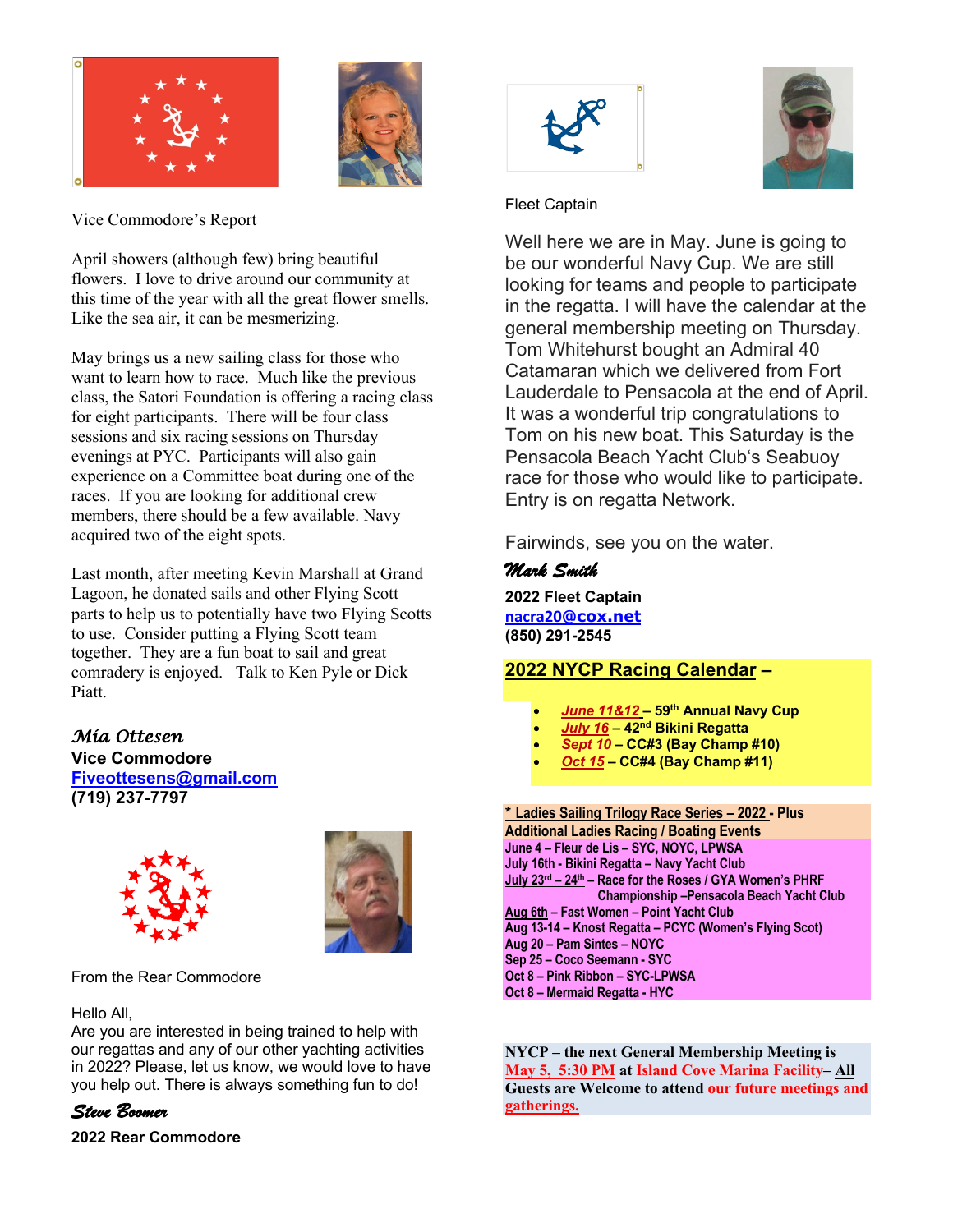Club website at www.navypnsyc.org and sign up on the "Crew" Link posted. A Crew List of wants and needs will be compiled and made available.



 *The Social Committee helps with Membership meetings, Regattas and Special Events. Here is a list of some of our events in 2022:*

WAVE Day on the Bay - *Kathy Champagne*





 *August 27, 2022 – W.A.V.E. Day on the Bay*



#### Hello All,

If you are new members to the club - we would like to welcome, you. We look forward to seeing you at our future meetings. If you bring any new friends with you to

the meeting be sure to let us know so we can introduce you or your friends to our membersyou never know who may want to join our ranks and become the newest Navy Yacht Club member.

*Iva Prosser* **2022 Miss Hospitality ivaprosser@gmail.com (850) 485-5533**



 Looking to Crew on a boat – Or Boat Owners - do you need Crew to sail...check out the Navy Yacht





Hello Spring!!! For all you mothers out there "Happy Mother's Day".

With this newsletter, I am requesting all current NYCP members to look around and reach out to family members and friends that might be interested in joining NYCP. Membership in NYCP is open to all Active Duty, Reserve, Retired and Veterans of all branches of the United States Military Services, locally assigned Allied Military, full-time and Retired DOD personnel and Dependents thereof.

Please have them contact me and I will answer any question they may have. Thank you,

Libby Day NYCP Membership Chair 850-292-9856 Libbyday20@gmail.com



**Treasurer**

**Hello Navy Yacht Club,**

Please be patient while we are commissioning a new treasurer.

**2022 NYCP Treasurer**